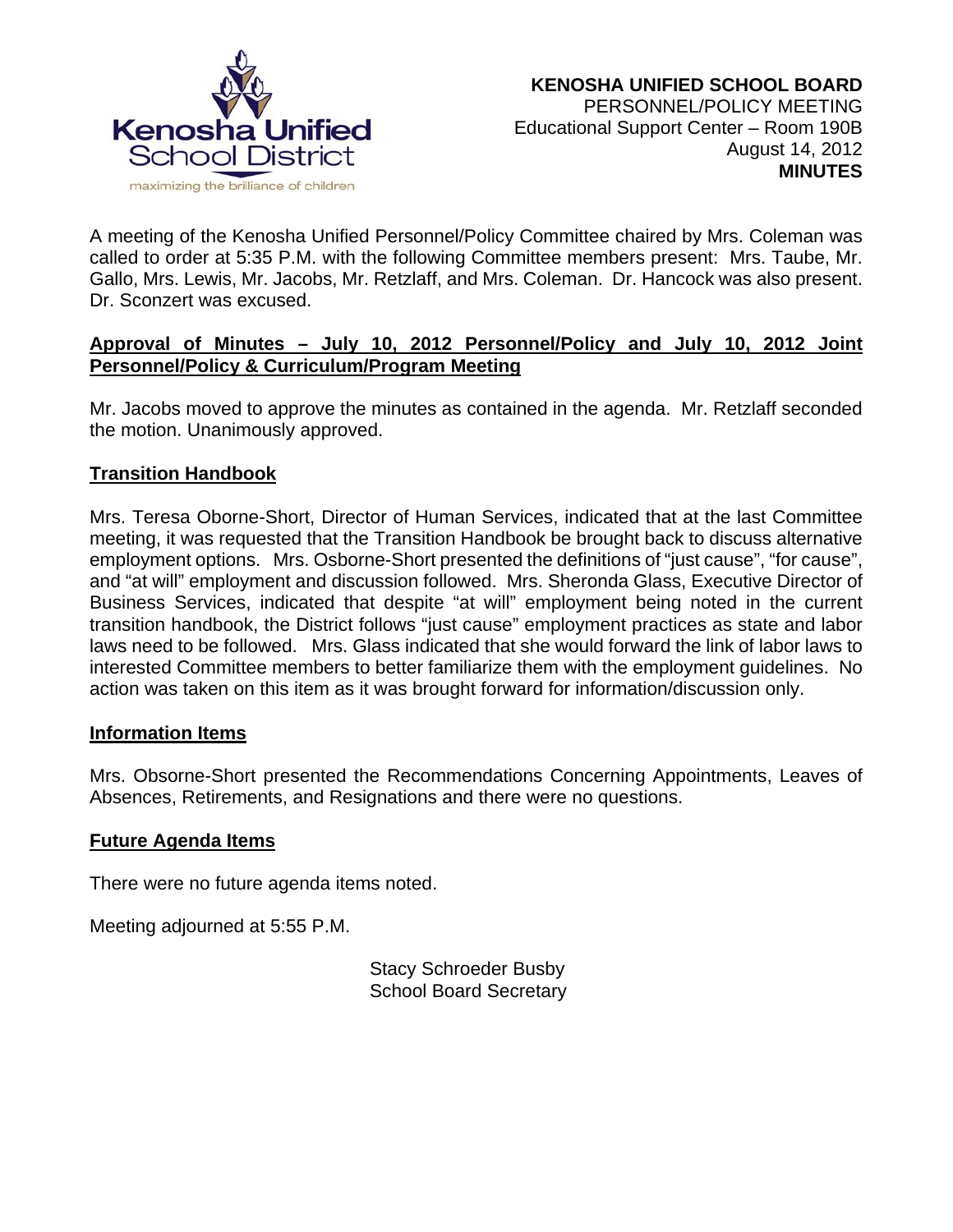

A joint meeting of the Kenosha Unified Personnel/Policy and Curriculum/Program Committees chaired by Mrs. Coleman was called to order at 6:02 P.M. with the following Committee members present: Mrs. Taube, Mr. Gallo, Mrs. Lewis, Mr. Jacobs, Mr. Retzlaff, Mr. Nuzzo, Mr. Bryan, Ms. Marcich, Mr. Thalman, Mr. Aceto, and Mrs. Coleman. Dr. Hancock was also present. Dr. Sconzert and Mr. Kent were excused.

# **Polices/Rules 3110, 3112, 3121, 3230 and 3240**

Mrs. Tina Schmitz, Chief Financial Officer, presented Policy/Rules 3110, 3112, 3121, 3230, and 3240 and explained that the policies were being revised to bring them in alignment with current financial, budgeting, and planning practices and procedures.

Mr. Gallo moved to forward the changes in Policies/Rules 3110, 3112, 3121, 3230, and 3240 to the full Board for a first and second reading at its August 28, 2012 and September 25, 2012 regular meetings. Mrs. Lewis seconded the motion. Unanimously approved.

Meeting adjourned at 6:07 P.M.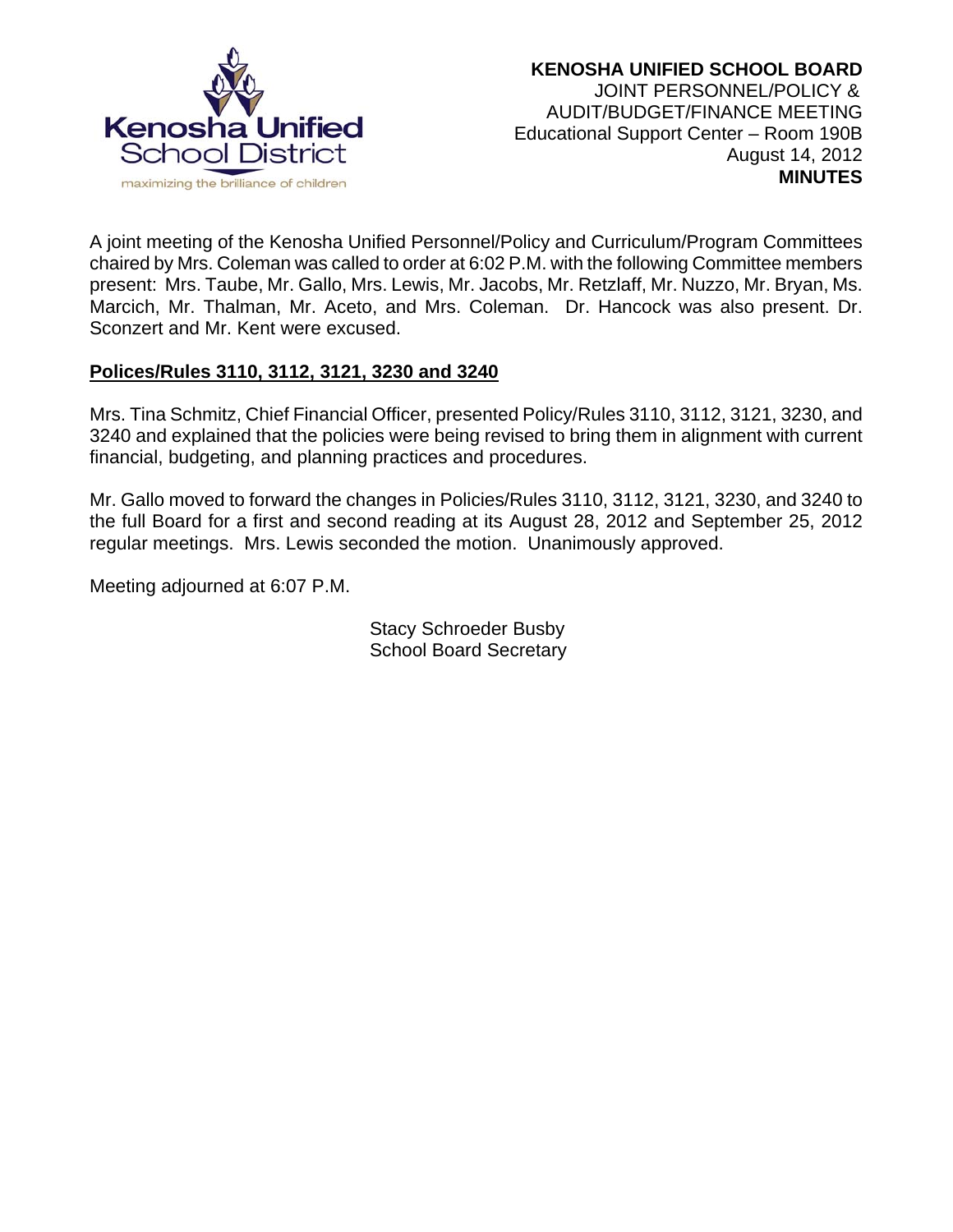

A meeting of the Kenosha Unified Audit/Budget/Finance Committee chaired by Mr. Gallo was called to order at 6:10 P.M. with the following Committee members present: Mr. Nuzzo, Mr. Bryan, Ms. Marcich, Mr. Thalman, Mr. Aceto, and Mr. Gallo. Dr. Hancock was also present. Mr. Kent was excused.

### **Approval of Minutes – July 10, 2012 Audit/Budget/Finance and July 10, 2012 Joint Audit/Budget/Finance and Curriculum Meeting**

Mr. Nuzzo moved to approve the minutes as presented in the agenda. Mr. Thalman seconded the motion. Unanimously approved.

## **Information Items**

Mrs. Schmitz presented the Monthly Financial Statements and answered questions of the Committee members.

Mrs. Schmitz presented the Cash and Investment Quarterly Report and there were no questions.

### **Future Agenda Items**

Mr. Bryan requested an update on the OPEB liability status.

Meeting adjourned at 6:23 P.M.